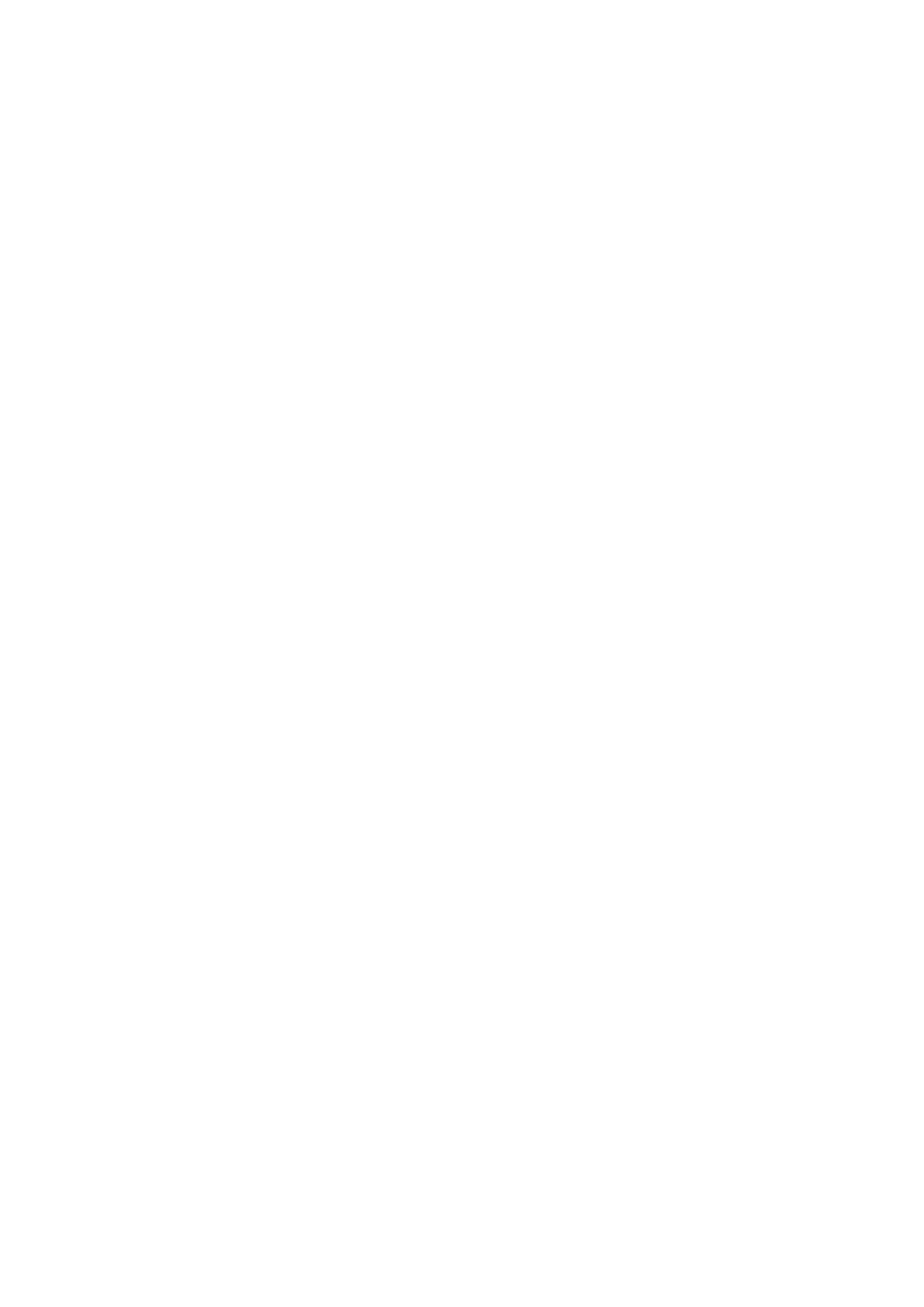*I certify that this public bill, which originated in the Legislative Assembly, has finally passed the Legislative Council and the Legislative Assembly of New South Wales.*

> *Clerk of the Legislative Assembly. Legislative Assembly, Sydney, , 2011*



New South Wales

# **Courts and Other Legislation Amendment Bill 2011**

Act No , 2011

An Act to make miscellaneous amendments to certain legislation with respect to courts and certain other legislation administered by the Attorney General.

*I have examined this bill and find it to correspond in all respects with the bill as finally passed by both Houses.*

*Assistant Speaker of the Legislative Assembly.*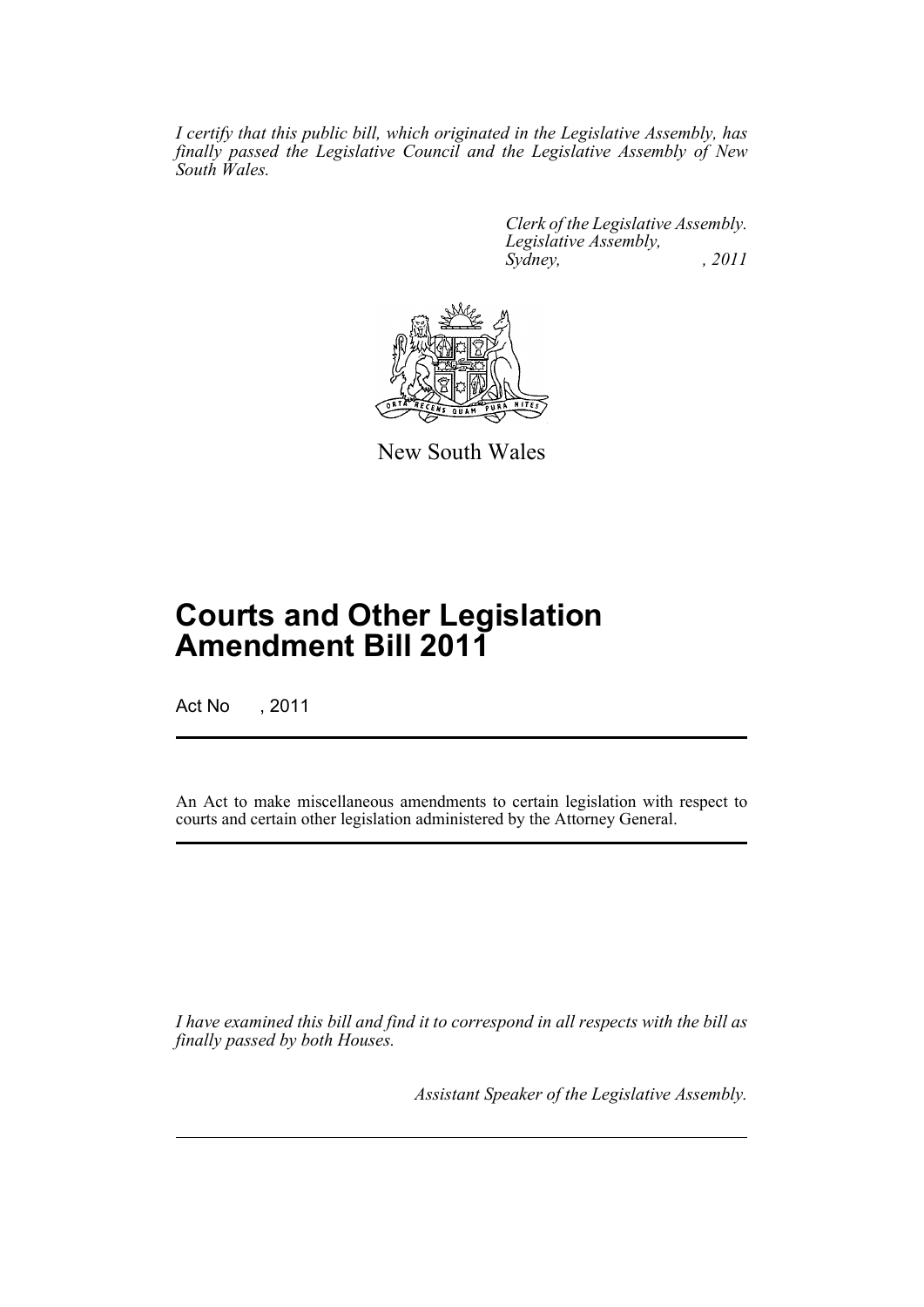## <span id="page-3-0"></span>**The Legislature of New South Wales enacts:**

## **1 Name of Act**

This Act is the *Courts and Other Legislation Amendment Act 2011*.

## <span id="page-3-1"></span>**2 Commencement**

This Act commences on the date of assent to this Act.

## <span id="page-3-2"></span>**3 Explanatory notes**

The matter appearing under the heading "Explanatory note" in Schedule 1 does not form part of this Act.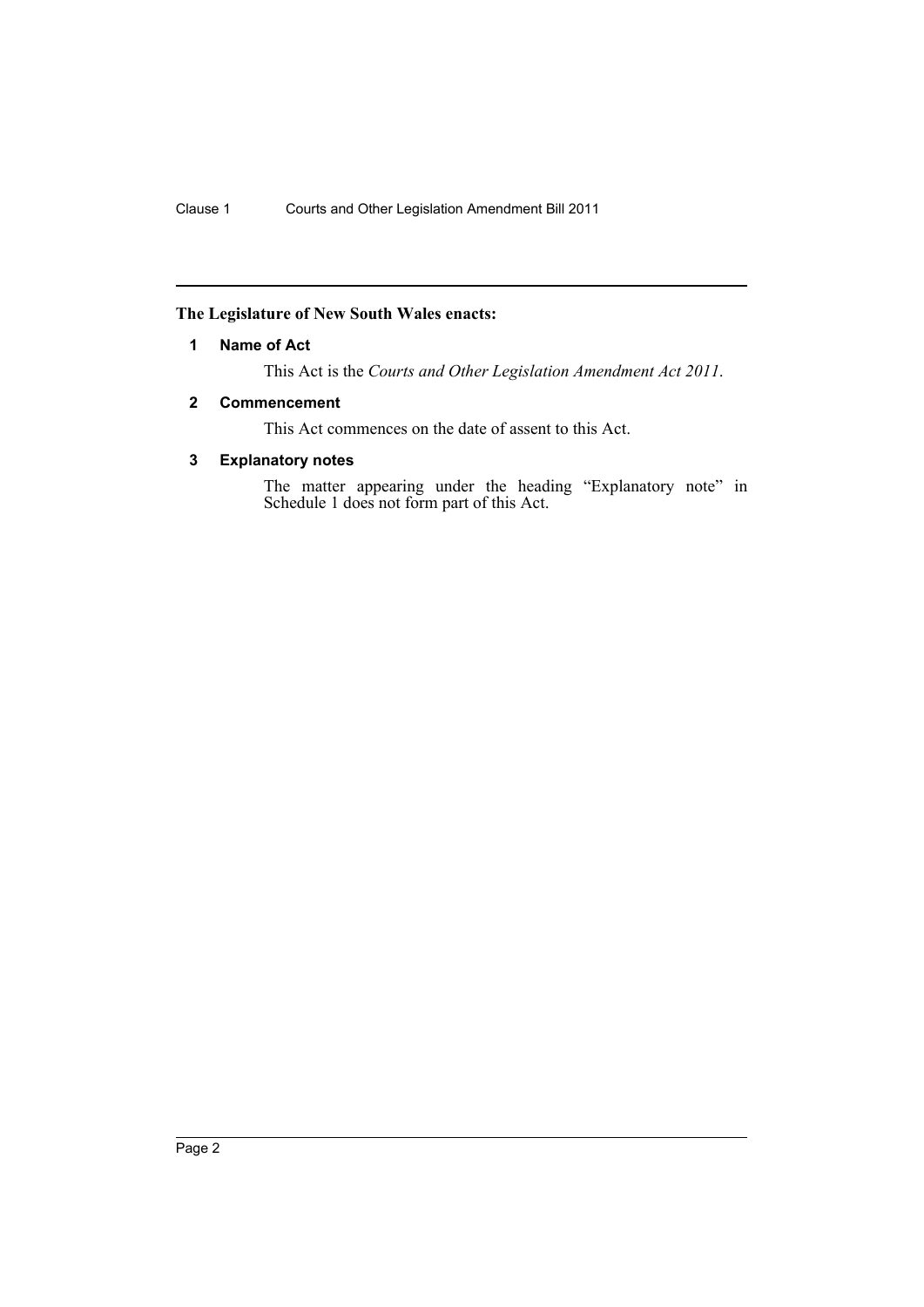Amendment of legislation New York 1999 and the Schedule 1 Amendment of legislation Schedule 1

# <span id="page-4-0"></span>**Schedule 1 Amendment of legislation**

## **1.1 Crimes (Sentencing Procedure) Act 1999 No 92**

**[1] Section 100I Constitution of New South Wales Sentencing Council** Omit "15" from section 100I (2). Insert instead "16".

## **[2] Section 100I (2) (a) and (a1)**

Omit section 100I (2) (a). Insert instead:

- (a) one is to be a retired judicial officer (not being a retired Magistrate), and
- (a1) one is to be a retired Magistrate, and

#### **[3] Schedule 1A Provisions relating to membership and procedure of New South Wales Sentencing Council**

Omit "8 members" from clause 10.

Insert instead "a majority of its members for the time being".

## **[4] Schedule 2 Savings, transitional and other provisions**

Insert at the end of clause 1 (1):

*Courts and Other Legislation Amendment Act 2011* (but only to the extent that it amends this Act)

## **[5] Schedule 2**

Insert at the end of the Schedule (with appropriate Part and clause numbers):

## **Part Provisions consequent on enactment of Courts and Other Legislation Amendment Act 2011**

#### **Effect of amendments**

Without limiting section 53 of the *Interpretation Act 1987*, the amendment of section 100I by the *Courts and Other Legislation Amendment Act 2011* does not affect the appointment of any existing member of the Sentencing Council (including the appointment of the existing Chairperson of the Council).

### **Explanatory note**

Item [2] of the proposed amendments to the *Crimes (Sentencing Procedure) Act 1999* (*the Act*) will require a retired Magistrate to be appointed as a member of the New South Wales Sentencing Council. Items [1] and [3] of the proposed amendments to the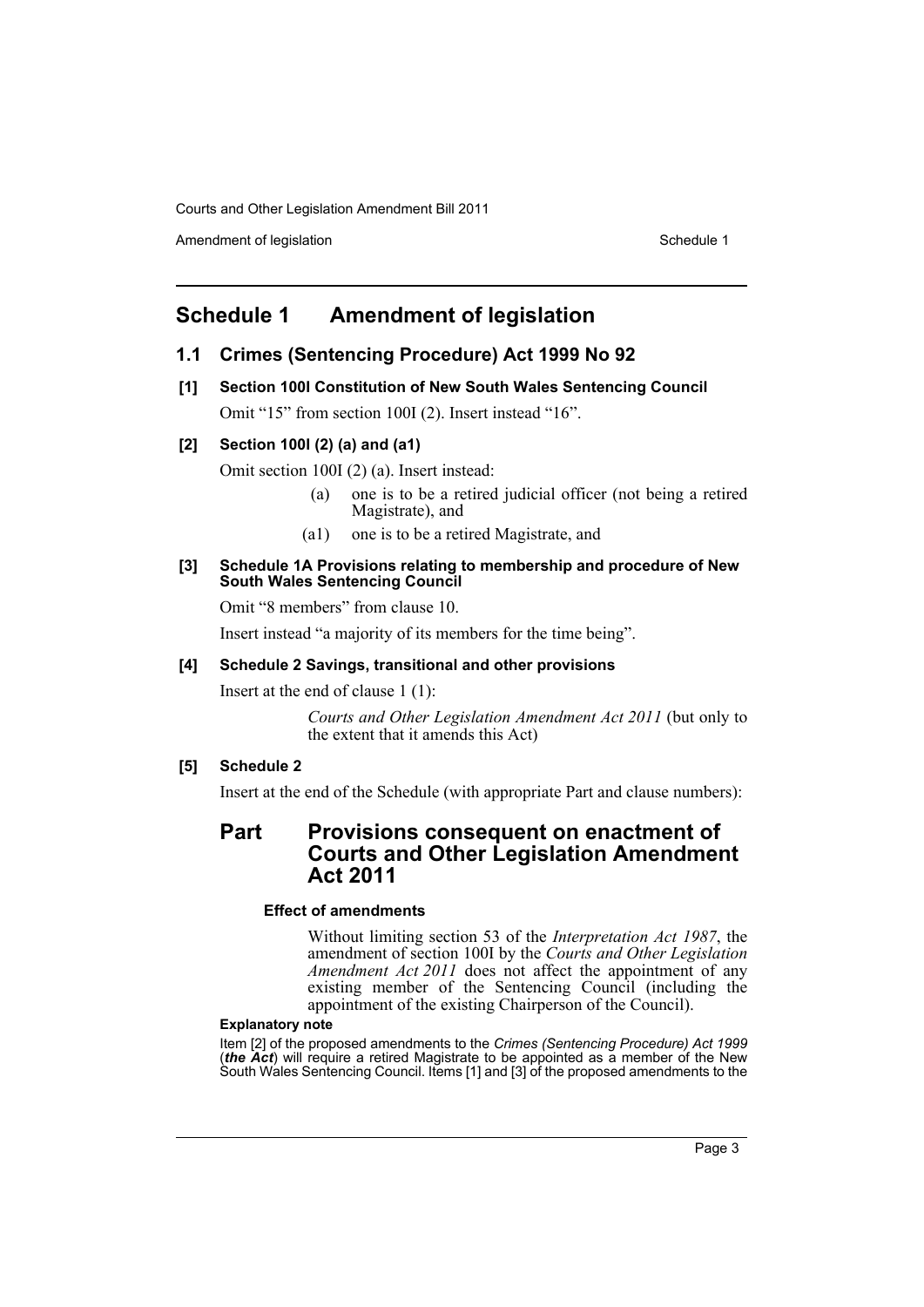Schedule 1 Amendment of legislation

Act makes consequential amendments to reflect the increased membership of the Council.

Item [4] of the proposed amendments to the Act enables the Governor to make regulations of a savings or transitional nature consequent on the enactment of the proposed amendments to the Act.

Item [5] of the proposed amendments to the Act confirms existing appointments to the Sentencing Council despite the proposed amendments.

## **1.2 Director of Public Prosecutions Act 1986 No 207**

## **[1] Section 36 Savings and transitional provisions**

Insert after section 36 (4):

(5) Clause 10 of Schedule 1 (as amended by the *Courts and Other Legislation Amendment Act 2011*) extends to any appointment to the office of Director made on or after the day on which the Bill for that Act was first introduced into Parliament.

#### **[2] Schedule 1 Provisions relating to Senior Officers**

Omit clause 10 (2). Insert instead:

- (2) The following provisions apply if a person who is or was a judge becomes Director or a person who is or was Director becomes a judge:
	- (a) in the case of a Director or former Director who becomes a judge (whether or not for the first time):
		- (i) any period served by that person as Director is, for the purposes of the *Judges' Pensions Act 1953*, to be computed as portion of the person's service as a judge in the judicial office that the person holds immediately before the person's retirement as a judge or death before such retirement (as the case may be), and
		- (ii) the right to any pension that the person is receiving, or is entitled to receive, under the *Judges' Pensions Act 1953* (as applied by this clause) in his or her capacity as Director or a former Director ceases,
	- (b) in the case of a judge or former judge who becomes Director:
		- (i) any period served by that person as a judge is, for the purposes of the *Judges' Pensions Act 1953* as applied by this clause, to be computed as portion of the person's service as Director where the person holds that office immediately before the person's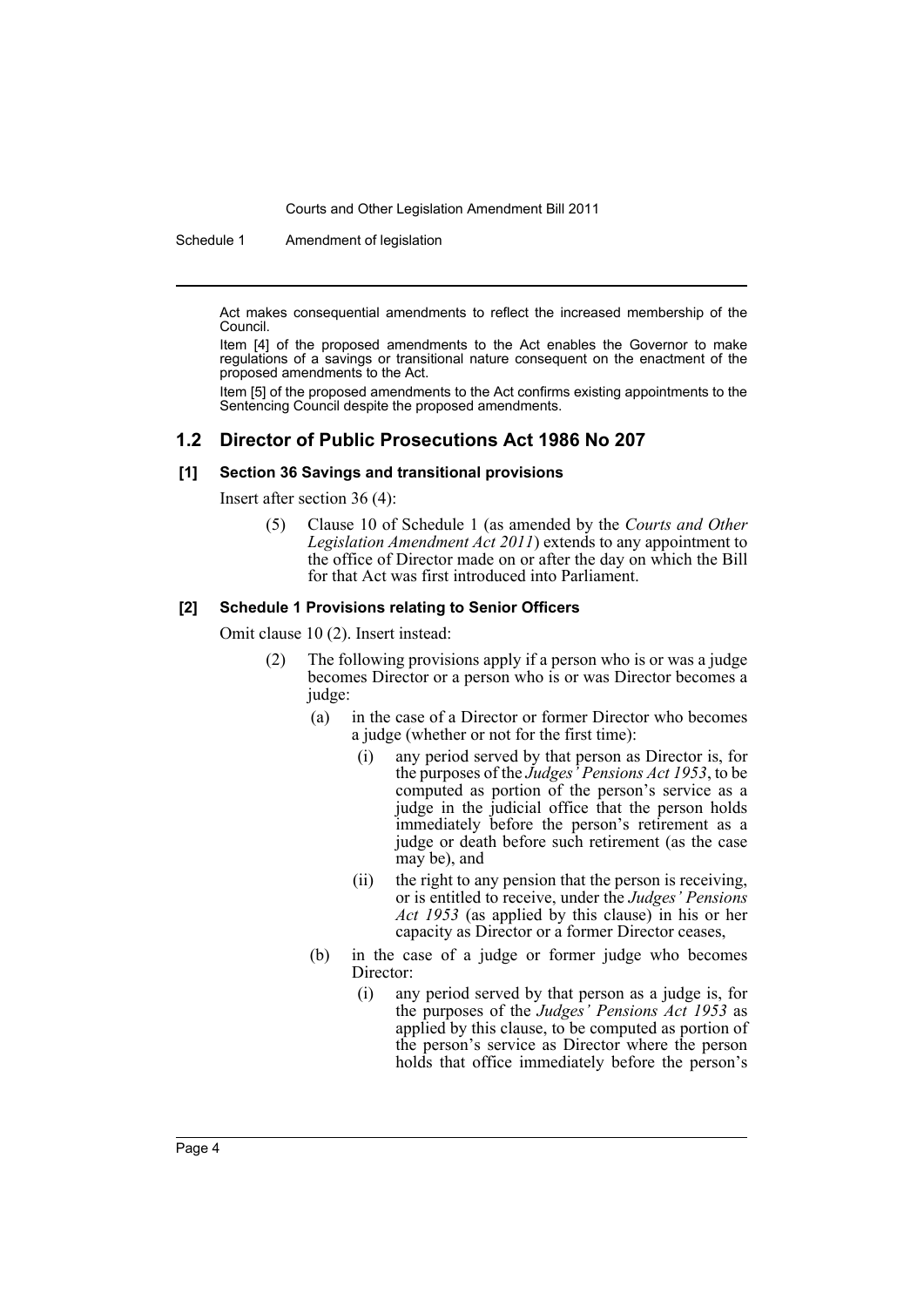Amendment of legislation National Control of Legislation Schedule 1

retirement as Director or death before such retirement (as the case may be), and

(ii) the right to any pension that the person is receiving, or is entitled to receive, under the *Judges' Pensions Act 1953* in his or her capacity as a judge or former judge ceases.

## **[3] Schedule 1, clause 10 (6)**

Omit the subclause. Insert instead:

(6) In this clause:

*judge* has the same meaning as in the *Judges' Pensions Act 1953*. *spouse* has the same meaning as in the *Judges' Pensions Act 1953*.

#### **Explanatory note**

Item [2] of the proposed amendments to the *Director of Public Prosecutions Act 1986* (*the Act*) makes it clear that if a judge or former judge is appointed as Director, then his or her prior judicial service counts towards any judicial pension to which the Director would be entitled under the Act. Item [3] of the proposed amendments to the Act makes a consequential amendment.

Item [1] of the proposed amendments to the Act extends the new superannuation provisions to any appointment to the office of Director made on or after the day on which the Bill for the proposed Act is first introduced into Parliament.

## **1.3 Environmental Planning and Assessment Regulation 2000**

#### **Schedule 7 Savings and transitional provisions**

Omit clause 23.

**Explanatory note**

The proposed amendment to the *Environmental Planning and Assessment Regulation 2000* is consequential on the amendment made by Schedule 1.4 [1].

## **1.4 Land and Environment Court Act 1979 No 204**

#### **[1] Section 17 Class 1—environmental planning and protection appeals**

Omit "96, 96AA, 96A, 97," from section 17 (d).

Insert instead "96A, 97, 97AA,".

#### **[2] Section 20 Class 4—environmental planning and protection and development contract civil enforcement**

Insert after section 20 (1) (cia):

(cj) proceedings that have been transferred to the Court under section 149B of the *Civil Procedure Act 2005* (*transferred civil proceedings*),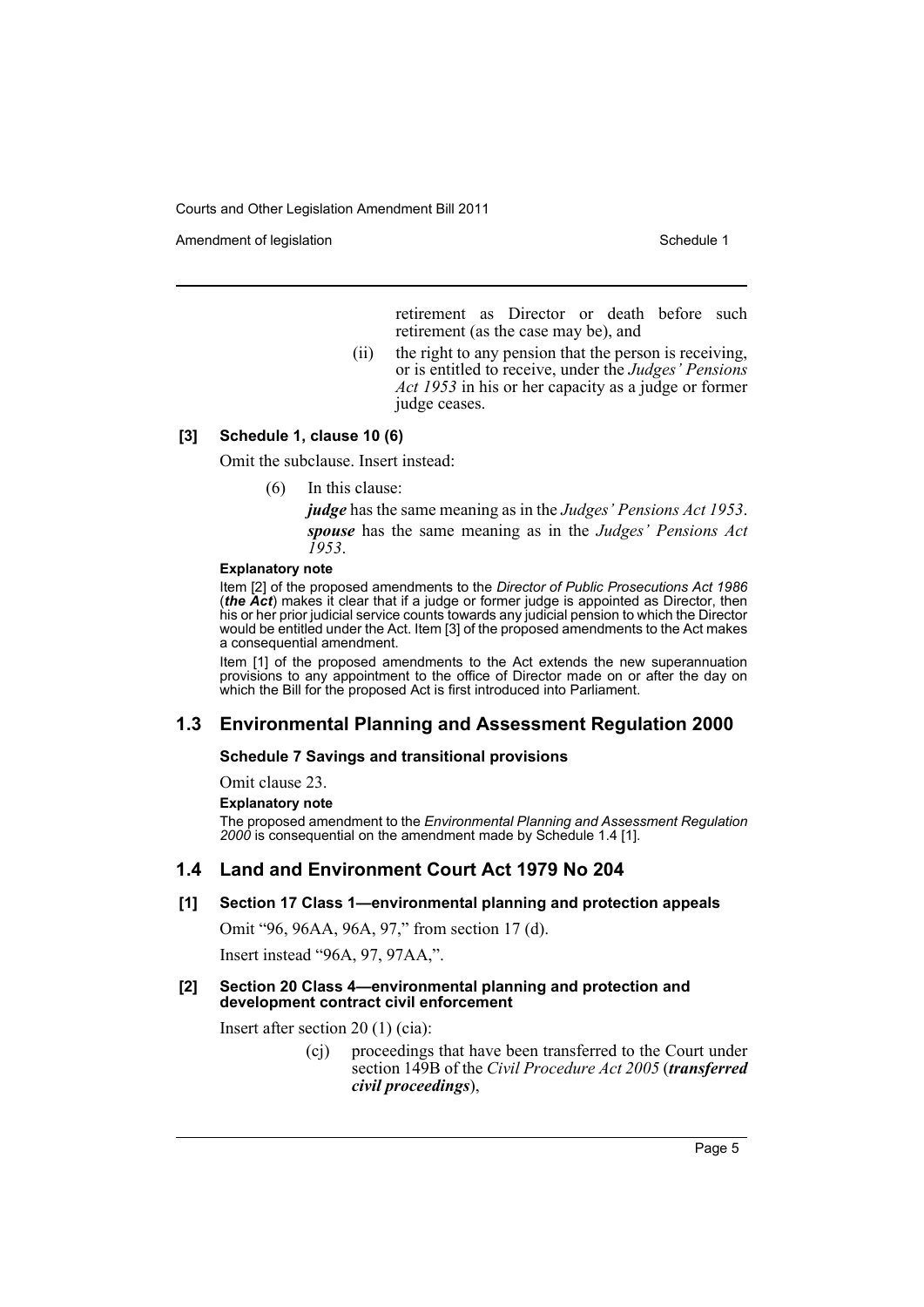Schedule 1 Amendment of legislation

## **[3] Section 20 (3A)**

Insert after section 20 (3):

(3A) The Court (constituted by a Judge) may, by order, declare that any proceedings in the Court that it considers to be related or ancillary to transferred civil proceedings are to be dealt with together with the transferred civil proceedings. In the event of such an order being made, the proceedings that are the subject of the declaration may be dealt with under this Act as if they belonged to Class 4 of the Court's jurisdiction even if they belong to a different class of the Court's jurisdiction.

### **[4] Section 34A Proceedings to which on-site hearing procedures apply**

Omit section 34A (1) (a) and (b).

## **[5] Section 34A (1) (c1)**

Insert after section 34A (1) (c):

(c1) proceedings in Class 1 of the Court's jurisdiction that are brought under section 97AA of the *Environmental Planning and Assessment Act 1979*,

## **[6] Section 34A (1) (g)**

Insert after section 34A (1) (f):

(g) proceedings in Class 2 of the Court's jurisdiction that are brought under section 14B of the *Trees (Disputes Between Neighbours) Act 2006*.

#### **[7] Schedule 3 Savings, transitional and other provisions**

Insert at the end of the Schedule (with appropriate clause numbering):

#### **Provisions consequent on enactment of Courts and Other Legislation Amendment Act 2011**

- (1) The amendment of section 17 (d) by the amending Act does not affect the continued allocation of proceedings brought under repealed section 96 or 96AA of the *Environmental Planning and Assessment Act 1979* (as in force before the commencement of section 97AA of that Act) to Class 1 of the Court's jurisdiction.
- (2) Section 34A (as amended by the amending Act) extends to:
	- (a) appeals under section 97AA of the *Environmental Planning and Assessment Act 1979* lodged (but not yet heard) before the commencement of section 34A (1) (c1), and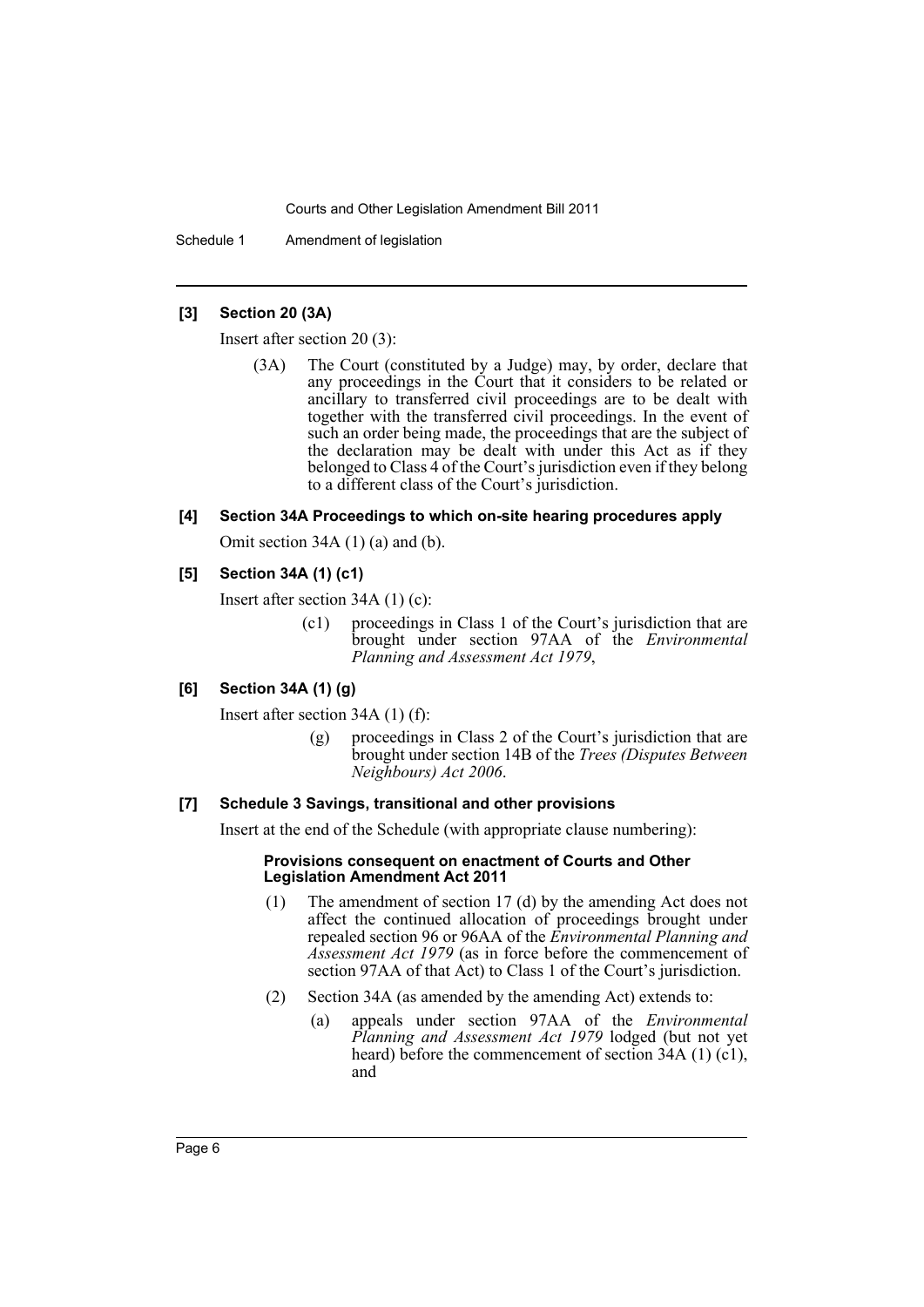Amendment of legislation New York 1999 and the Schedule 1 Amendment of legislation Schedule 1

- (b) applications under section 14B of the *Trees (Disputes Between Neighbours) Act 2006* made (but not yet heard) before the commencement of section  $34(1)(g)$ .
- (3) Section 34A (as in force immediately before the repeal of section 34A (1) (a) and (b) by the amending Act) continues to apply in relation to appeals made under repealed section 96 or 96AA of the *Environmental Planning and Assessment Act 1979* (as in force before the commencement of section 97AA of that Act).
- (4) In this clause:

*amending Act* means the *Courts and Other Legislation Amendment Act 2011*.

#### **Explanatory note**

Item [1] of the proposed amendments to the *Land and Environment Court Act 1979* (*the Act*) expressly provides for appeals against modifications of development consents made under section 97AA of the *Environmental Planning and Assessment Act 1979* to be dealt with as part of the Court's Class 1 jurisdiction. The proposed amendment recognises what is already the position by virtue of the updating of references effected by clause 23 of Schedule 7 to the *Environmental Planning and Assessment Regulation 2000* (which is to be repealed by Schedule 1.3).

Item [2] of the proposed amendments to the Act provides for civil proceedings that have been transferred to the Court from the Supreme Court under section 149B of the *Civil Procedure Act 2005* to be dealt with as part of the Court's Class 4 jurisdiction. Item [3] of the proposed amendments to the Act enables the Court to deal with proceedings in the Court that are related or ancillary to the transferred proceedings as Class 4 matters.

Item [5] of the proposed amendments to the Act enables appeals under section 97AA of the *Environmental Planning and Assessment Act 1979* to be dealt with by means of on-site hearings. Section 97AA of the *Environmental Planning and Assessment Act 1979* enables an applicant for a modification of a development consent to appeal to the Court against the determination of the application by the consent authority. Item [4] of the proposed amendments repeals provisions that are now outdated because of the enactment of section 97AA.

Item [6] of the proposed amendments to the Act enables proceedings on applications made to the Court under section 14B of the *Trees (Disputes Between Neighbours) Act 2006* to be dealt with by means of on-site hearings. Section 14B of the *Trees (Disputes Between Neighbours) Act 2006* enables an owner of land to apply to the Court for an order to remedy, restrain or prevent a severe obstruction of sunlight or views by high hedges.

Item [7] of the proposed amendments allows appeals under section 97AA of the *Environmental Planning and Assessment Act 1979* and applications under section 14B of the *Trees (Disputes Between Neighbours) Act 2006* that have been lodged or made (but not yet heard) to be dealt with by means of on-site hearings. The item also deals with other matters of a savings or transitional nature.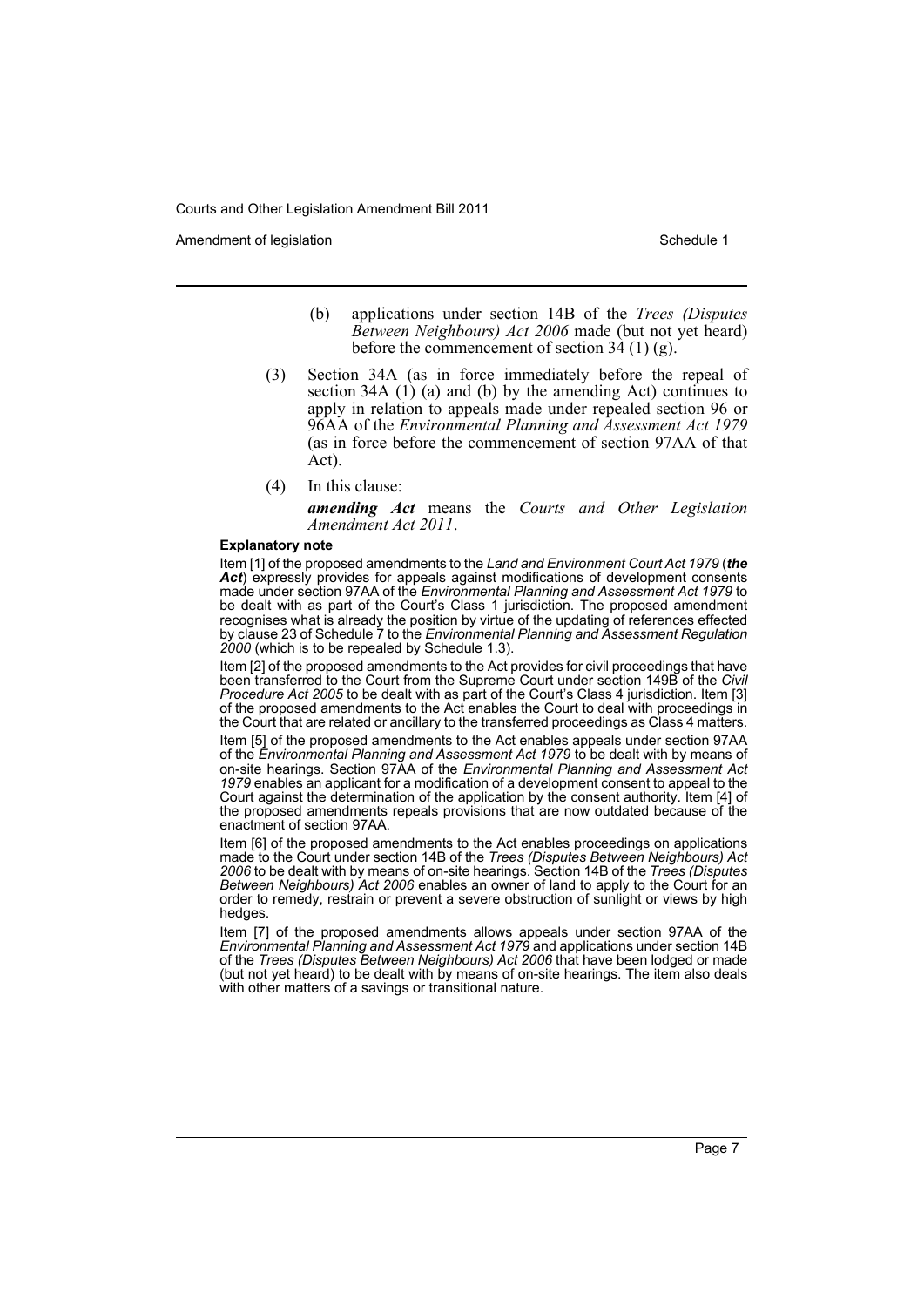Schedule 1 Amendment of legislation

## **1.5 Law Reform Commission Act 1967 No 39**

#### **Section 13 Reports**

Omit "Minister for tabling in Parliament" from section 13 (5).

Insert instead "Minister. Any report furnished to the Minister must be tabled in each House of Parliament within 14 sitting days after the Minister receives the report."

## **Explanatory note**

The proposed amendment to the *Law Reform Commission Act 1967* will require any report provided to the Minister by the Commission to be tabled in each House of Parliament within 14 sitting days of its receipt by the Minister.

## **1.6 NSW Trustee and Guardian Act 2009 No 49**

#### **[1] Section 35 Reciprocal arrangements for intestacy**

Omit the definition of *reciprocating State* from section 35 (1). Insert instead: *reciprocating State* means:

- (a) any other State or a Territory of Australia, or
- (b) any country prescribed by the regulations as a reciprocating State for the purposes of this section.

#### **[2] Section 81 Reciprocal arrangements for management of estates**

Omit the definition of *reciprocating State* from section 81 (1). Insert instead: *reciprocating State* means:

(a) any other State or a Territory of Australia, or

(b) any country prescribed by the regulations as a reciprocating State for the purposes of this section.

### **Explanatory note**

The amendments to the *NSW Trustee and Guardian Act 2009* confirm that other States and the Territories are reciprocating States for the purposes of the making of reciprocal arrangements in relation to an intestacy or the management of an estate.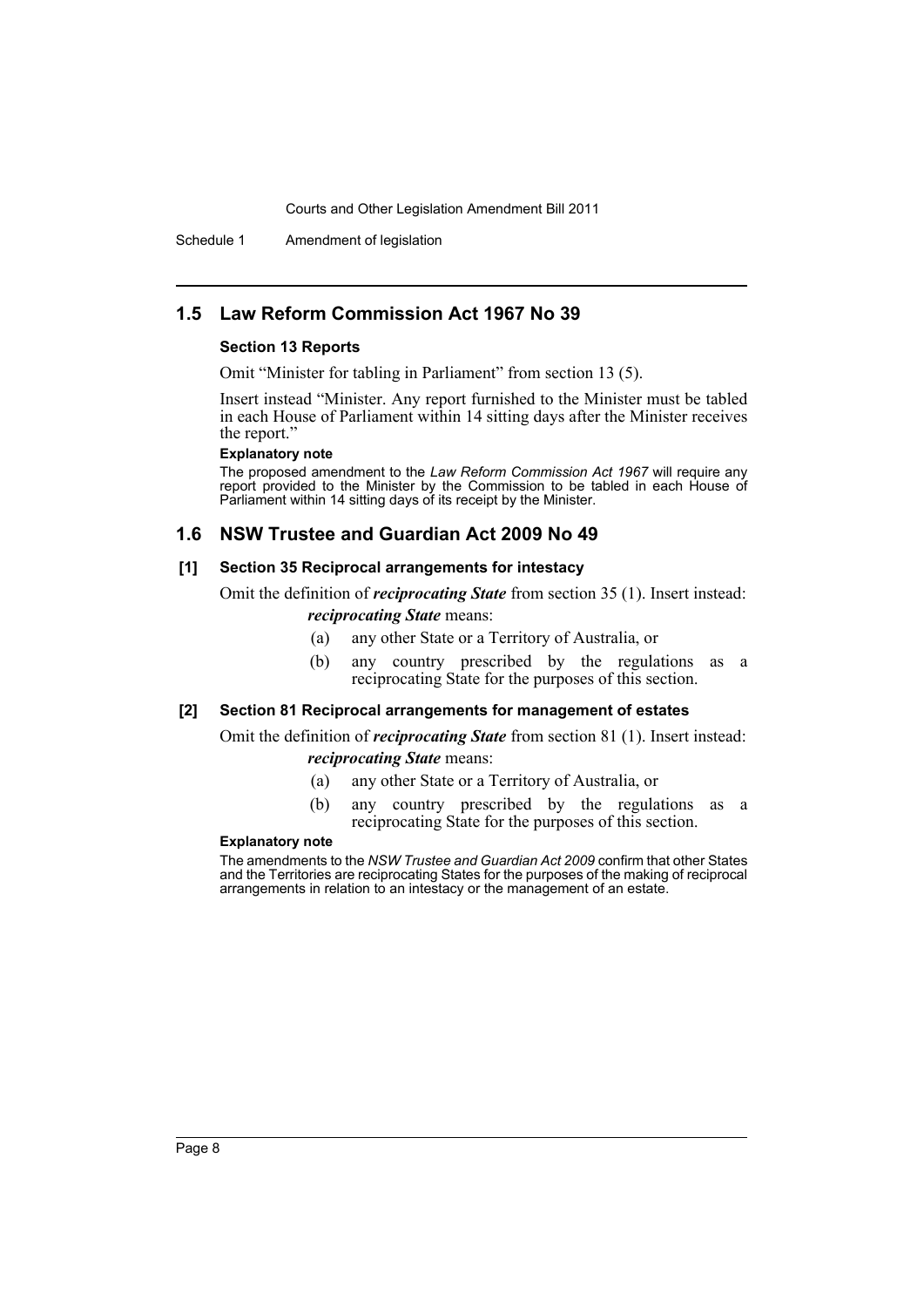Amendment of legislation New York 1999 and the Schedule 1 Schedule 1

## **1.7 Privacy and Personal Information Protection Act 1998 No 133**

#### **Section 3 Definitions**

Insert after paragraph (g) of the definition of *law enforcement agency* in section  $3(1)$ :

(g1) the Office of the Sheriff of New South Wales,

**Explanatory note**

The proposed amendment to the *Privacy and Personal Information Protection Act 1998* adds the Office of the Sheriff of New South Wales as a law enforcement agency for the purposes of that Act.

## **1.8 Surrogacy Act 2010 No 102**

#### **[1] Section 38 Birth of child must be registered**

Omit "notified or" wherever occurring.

#### **[2] Schedule 1 Savings, transitional and other provisions**

Insert at the end of the Schedule (with appropriate Part and clause numbers):

## **Part Provision consequent on enactment of Courts and Other Legislation Amendment Act 2011**

#### **Application of amendments**

The amendments made to section 38 by the *Courts and Other Legislation Amendment Act 2011* apply in relation to the making of parentage orders on or after the day on which the amendments commence.

#### **Explanatory note**

Item [1] of the proposed amendments to the *Surrogacy Act 2010* (*the Act*) will make the registration of the birth of a child in an appropriate register of births, deaths and marriages a precondition for the making of a parentage order under the Act. Currently, it is sufficient if the birth has only been notified.

Item [2] of the proposed amendments to the Act makes it clear that the amendments made to section 38 of the Act will only apply in relation to the making of parentage orders on or after the commencement of the amendments.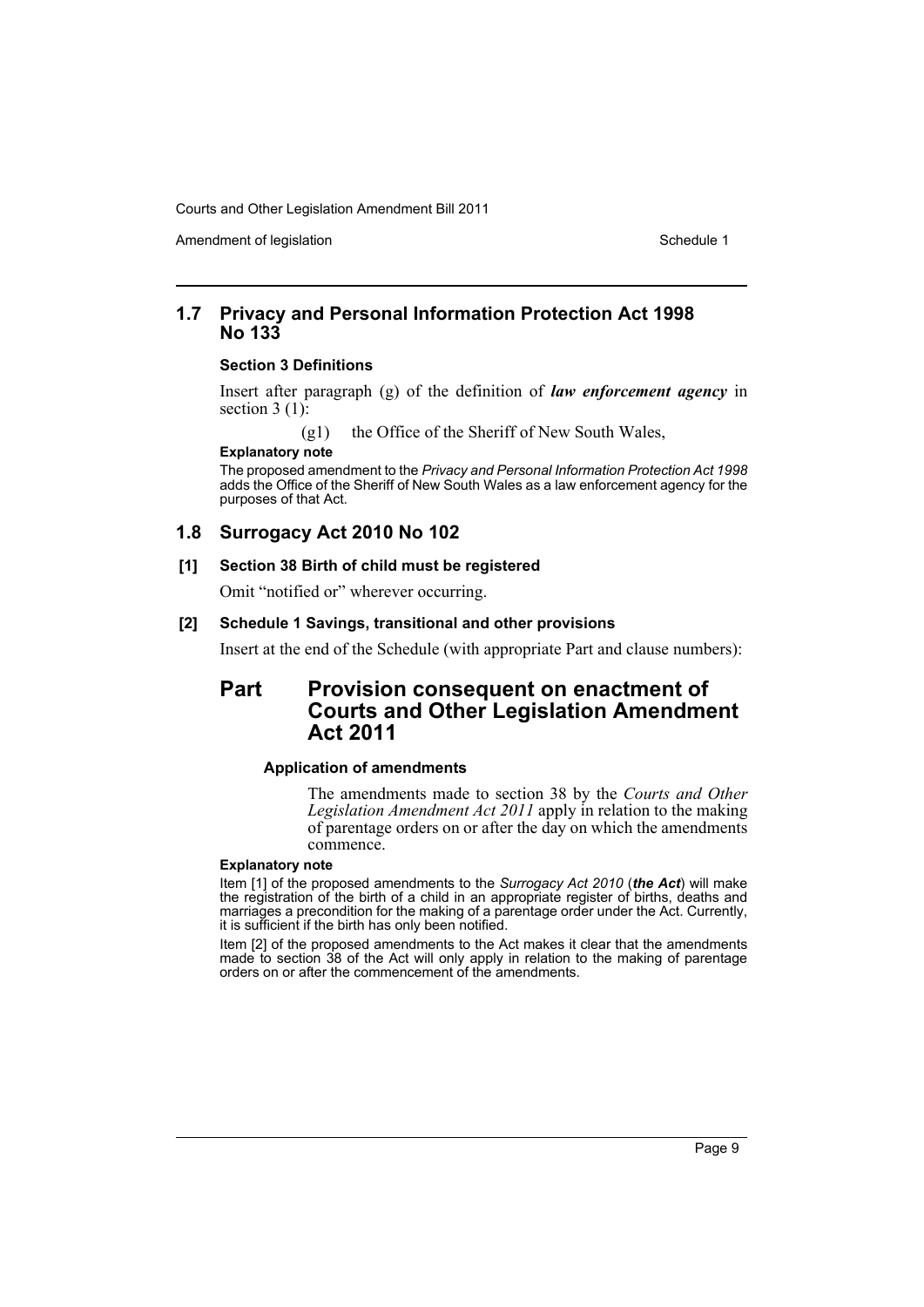Schedule 1 Amendment of legislation

## **1.9 Trustee Companies Act 1964 No 6**

#### **[1] Section 34A Transfer determinations**

Omit section 34A (1) (a). Insert instead:

(a) the Australian Securities and Investments Commission (*ASIC*) makes a determination under section 601WBA of the *Corporations Act 2001* of the Commonwealth that there is to be a transfer of estate assets and liabilities from a specified trustee company (the *transferring company*) to another licensed trustee company (the *receiving company*), and

#### **[2] Section 34A (1)**

Insert at the end of section 34A (1):

**Note.** Section 601WBA of the *Corporations Act 2001* of the Commonwealth enables ASIC to make a transfer determination if:

- (a) ASIC has cancelled the licence of the transferring company (in which case the determination is called a *compulsory transfer determination*), or
- (b) the transferring company has applied for such a determination (in which case the determination is called a *voluntary transfer determination*).

#### **Explanatory note**

Section 601WBA of the *Corporations Act 2001* of the Commonwealth (as recently amended by the *Corporations and Other Legislation Amendment (Trustee Companies and Other Measures) Act 2011* of the Commonwealth) enables the Australian Securities and Investments Commission (*ASIC*) to make a determination that there is to be a transfer of estate assets and liabilities from a trustee company (the *transferring company*) to another licensed trustee company (the *receiving company*). To make this determination, ASIC must be satisfied (amongst other things) that legislation to facilitate the transfer that satisfies the requirements of section 601WBC of the *Corporations Act 2001* has been enacted in the State or Territory in which the transferring company and receiving company are situated.

Prior to the recent amendments made to section 601WBA of the *Corporations Act 2001*, ASIC could only make a transfer determination if ASIC had cancelled the transferring company's registration. These kinds of determinations are called *compulsory transfer determinations*. Following the amendments, ASIC may also make a transfer determination on the application of the transferring company. These new kinds of determinations are called *voluntary transfer determinations*.

Section 34A of the *Trustee Companies Act 1964* (*the Act*) was originally enacted to satisfy the requirements of section 601WBC of the *Corporations Act 2001* for New South Wales legislation in relation to compulsory transfer determinations.